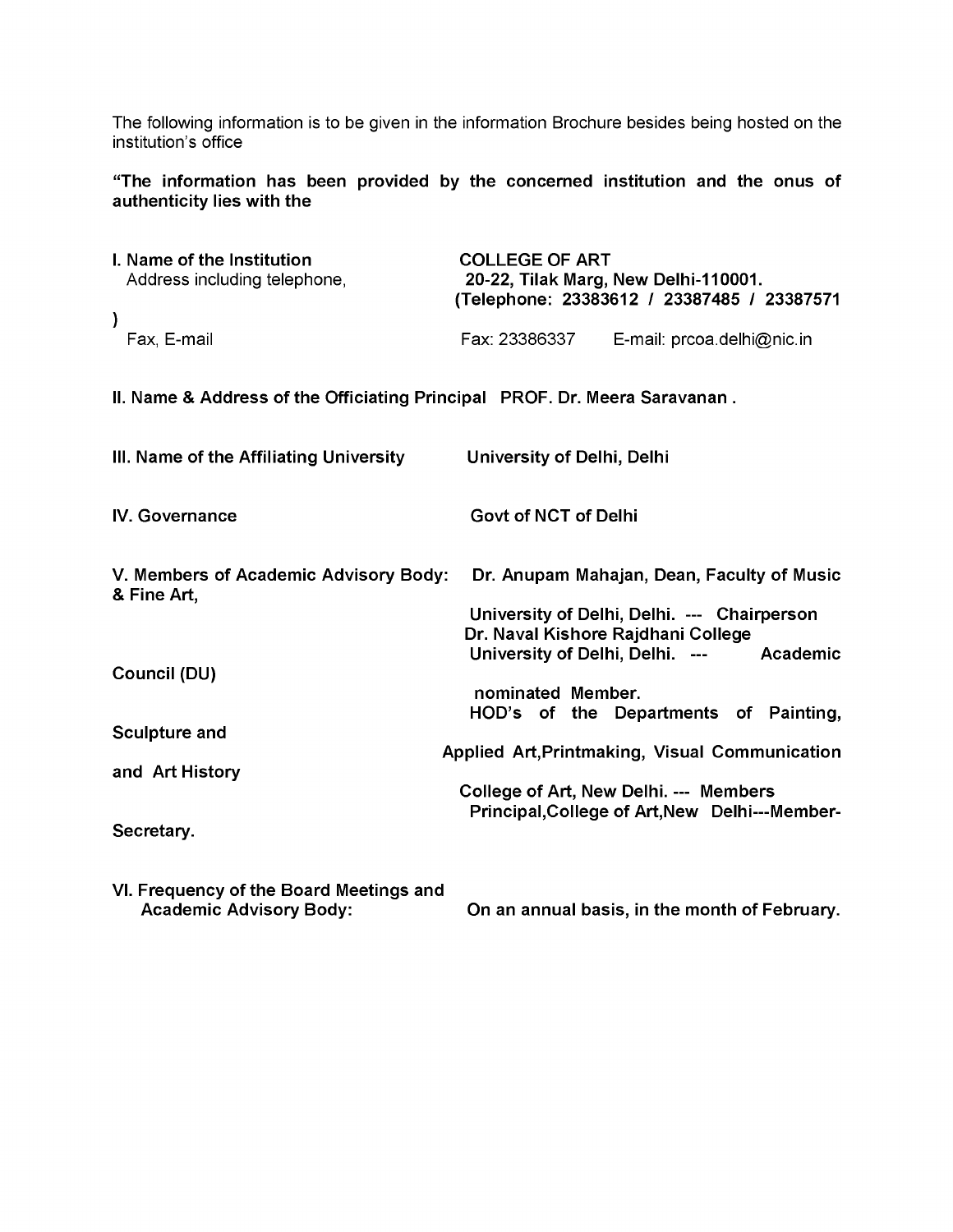**VII. Organizational Chart and processes:**

|                                                                                     |                                                    | ADMINISTRATION (GOVT. OF NCT OF DELHI)                                                                                                    |                |                      |              |               |             |
|-------------------------------------------------------------------------------------|----------------------------------------------------|-------------------------------------------------------------------------------------------------------------------------------------------|----------------|----------------------|--------------|---------------|-------------|
|                                                                                     | Principal Secretary (Deptt of Training & Technical |                                                                                                                                           |                |                      |              |               |             |
| Education)                                                                          | <b>AdditionalSecretary(</b>                        |                                                                                                                                           |                |                      | -do          |               |             |
| )                                                                                   | JointSecretary                                     |                                                                                                                                           |                |                      |              | do            |             |
|                                                                                     | Principal                                          |                                                                                                                                           |                | (College of Art, New |              |               |             |
| <b>Delhi</b>                                                                        | and                                                |                                                                                                                                           | Administration | Officer,             |              | <b>Office</b> | Supdt,      |
| <b>Asstt.Accounts</b>                                                               |                                                    | Officer, Stores Supdt, Office Asstts, Academic                                                                                            |                |                      |              |               |             |
| <b>Asstts, Asstt</b>                                                                |                                                    | Librarian, PA's, Steno-typists, UDCs, LDCs, Typist-                                                                                       |                |                      |              |               |             |
| Clerks etc)                                                                         |                                                    |                                                                                                                                           |                |                      |              |               |             |
|                                                                                     |                                                    | <b>ACADEMICS (University of Delhi)</b>                                                                                                    |                |                      |              |               |             |
| Art, Delhi University, Delhi.                                                       | Dean,                                              | Faculty                                                                                                                                   | of             |                      | <b>Music</b> | &             | <b>Fine</b> |
| Academic                                                                            |                                                    | Nominated Members (by Vice-Chancellor and the                                                                                             |                |                      |              |               |             |
|                                                                                     |                                                    | <b>Council, University of Delhi, Delhi)</b><br>Principal, College of Art, New Delhi.<br>HODs, the Teaching Faculty, Supporting Staff etc. |                |                      |              |               |             |
| VIII. Nature and Extent of involvement of faculty in academic affairs/Improvements: |                                                    |                                                                                                                                           |                |                      |              |               |             |
| <b>Examinations, the</b>                                                            | <b>The</b>                                         | Syllabus, Curriculum,                                                                                                                     |                |                      | the          | <b>Scheme</b> | оf          |

|                     |  |  | Interaction with the DU appointed Academic Board |  |
|---------------------|--|--|--------------------------------------------------|--|
| of Studies,         |  |  |                                                  |  |
|                     |  |  | are areas which are constantly reviewed and      |  |
| <i>improvements</i> |  |  |                                                  |  |
|                     |  |  | facilitated at all necessary levels.             |  |

**IX. Mechanism/Norms & Procedure for democratic/good Governance:**

|                | The democratic and transparent nature in dealing      |
|----------------|-------------------------------------------------------|
| with issues    | that arise very rarely with regard to admn. or        |
| academic work, | have till date been settled with the joint counseling |
| of the         |                                                       |
|                | faculty, staff and students.                          |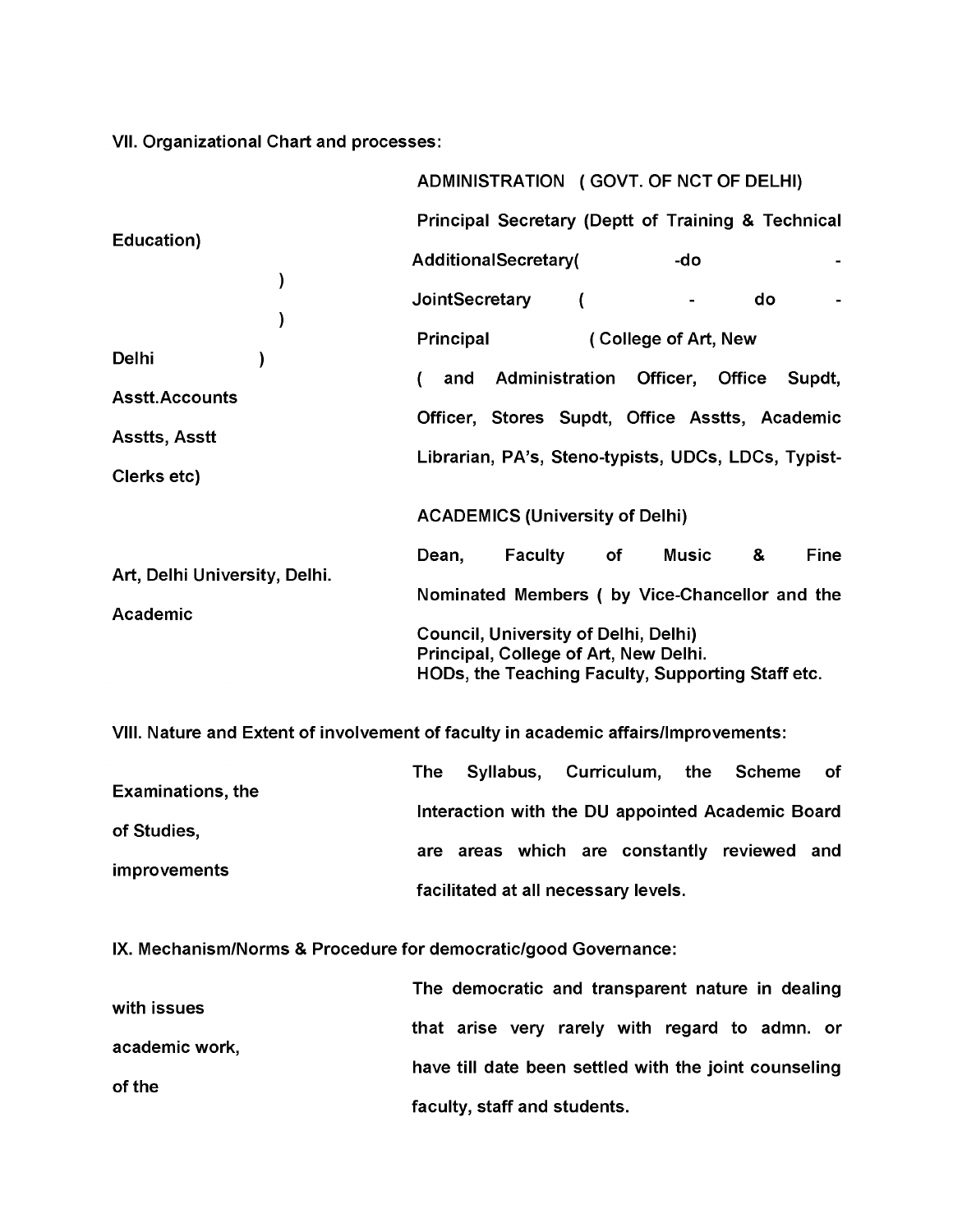**X. Student Feedback on Institutional Governance/faculty performance:**

| concerned are | issues/ observations/ suggestions of the<br>AIL    |
|---------------|----------------------------------------------------|
|               | given due consideration and looked into, and where |
| ever          | necessary, steps of appropriate nature adopted in  |
| the smooth    | functioning of the institution.                    |

**XI. Grievance redressal mechanism for faculty, staff and students:**

| pertaining to | According to the prescribed norms, all issues       |
|---------------|-----------------------------------------------------|
|               | grievance redressal for faculty, staff and students |
| are acted     | upon immediately for quick and positively effective |
| results.      |                                                     |

## **PROGRAMMES**

**I) Name of the Courses approved by the AICTE:**

| <b>BACHELOR OF FINE ART</b> | -------         | <b>PAINTING</b>             |
|-----------------------------|-----------------|-----------------------------|
| <b>BACHELOR OF FINE ART</b> | --------        | <b>SCULPTURE</b>            |
| <b>BACHELOR OF FINE ART</b> | -------         | <b>APPLIED ART</b>          |
| <b>BACHELOR OF FINE ART</b> | -------         | <b>ART HISTORY</b>          |
| <b>BACHELOR OF FINE ART</b> | -------         | <b>PRINT MAKING</b>         |
| <b>BACHELOR OF FINE ART</b> | $- - - - - - -$ | <b>VISUAL COMMUNICATION</b> |
|                             |                 |                             |

| <b>MASTER OF FINE ART</b> | ------- | <b>PAINTING</b>             |
|---------------------------|---------|-----------------------------|
| <b>MASTER OF FINE ART</b> | ------- | <b>SCULPTURE</b>            |
| <b>MASTER OF FINE ART</b> | ------- | <b>APPLIED ART</b>          |
| <b>MASTER OF FINE ART</b> | ------- | <b>PRINT MAKING</b>         |
| <b>MASTER OF FINE ART</b> | ------- | <b>VISUAL COMMUNICATION</b> |
|                           |         |                             |

Cut off mark for admission during the last 2 years:

| applying to the   | With the eligibility of a pass in 10+2 with 50% and above marks for          |
|-------------------|------------------------------------------------------------------------------|
|                   | Four year BFA Courses, the admission is on the basis of merit in the         |
| performace        | In the Aptitude Test conducted by the College, and, on the basis of merit in |
| the               | Viva-Voce of prospective candidates before the Jury nominated by the         |
| <b>University</b> |                                                                              |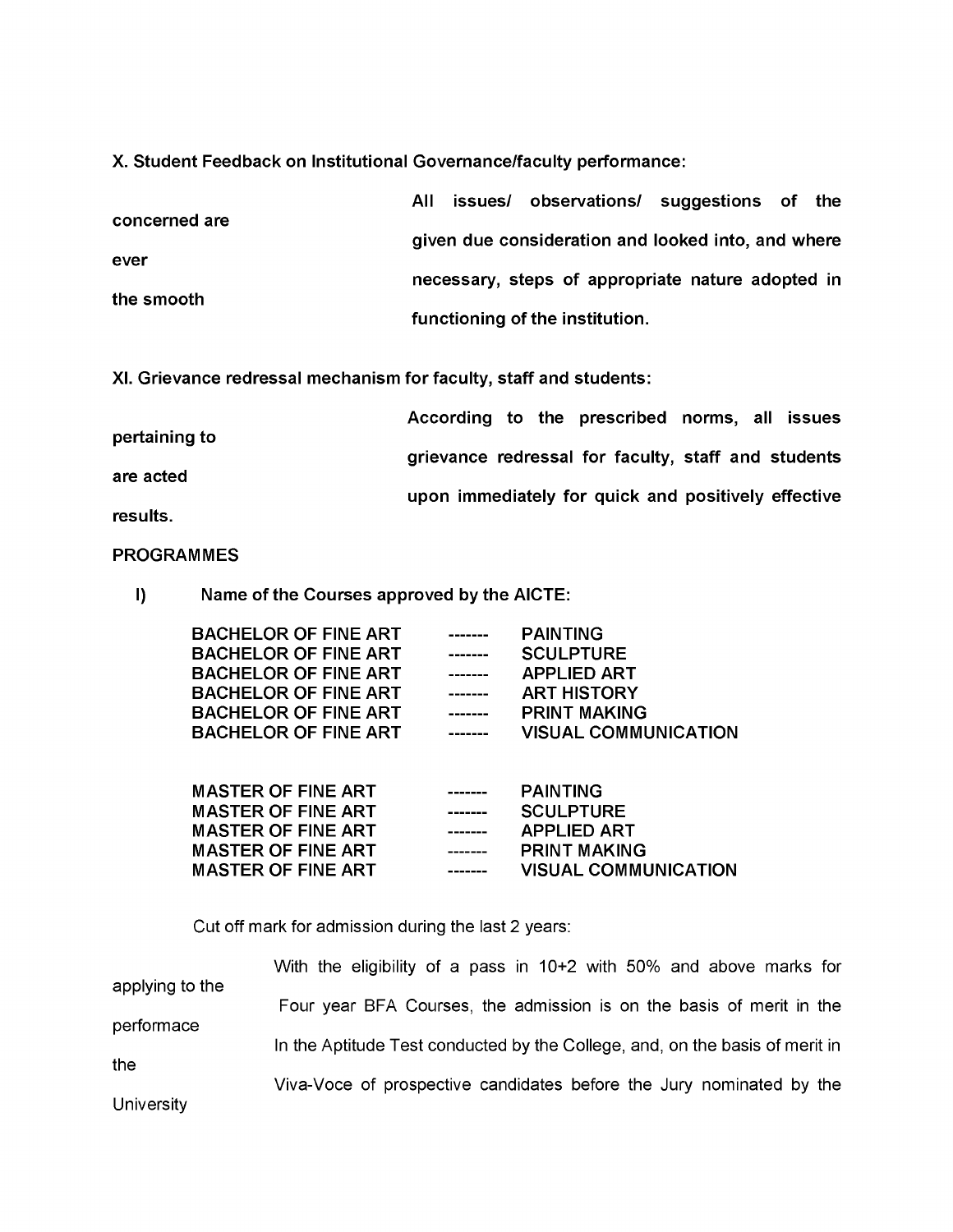Of Delhi, for admission to the Two year MFA Courses

#### **II) Name of the Programmes accredited by the AICTE**

Name of Course **Period of Validity** 

- na -

**III) For each Programme the following details are to be given: FOR ACADEMIC SESSION**

**2011-2012.**

| Name:                            | BFA                              |                |                                                            |
|----------------------------------|----------------------------------|----------------|------------------------------------------------------------|
| <b>Number of seats: Painting</b> |                                  |                | 40                                                         |
|                                  | <b>Sculpture</b>                 | $\blacksquare$ | 15                                                         |
|                                  | <b>Applied Art</b>               | $\blacksquare$ | 80                                                         |
|                                  | <b>Visual Communication - 20</b> |                |                                                            |
|                                  | <b>Print Making</b>              | ۰              | 20                                                         |
|                                  | <b>Art History</b>               | $\blacksquare$ | 20                                                         |
|                                  |                                  |                | (5 seats for Deaf & Dumb students and 11 seats for Foreign |
|                                  |                                  |                |                                                            |

**Nationals)**

**Additional seats for OBC as per Govt.Order.**

| Duration: | <b>Four Years</b> |
|-----------|-------------------|
|           |                   |

| Name:                     | <b>MFA</b>                       |                |                                                             |
|---------------------------|----------------------------------|----------------|-------------------------------------------------------------|
| Number of seats: Painting |                                  |                | 10                                                          |
|                           | <b>Sculpture</b>                 | $\blacksquare$ | 10                                                          |
|                           | <b>Applied Art</b>               | $\blacksquare$ | 10                                                          |
|                           | <b>Visual Communication - 10</b> |                |                                                             |
|                           | <b>Print Making</b>              |                | - 10                                                        |
|                           | OBC students as per Govt. Order. |                | (5 seats for Deaf & Dumb students )and additional seats for |

Cut off mark/rank for admission during the last three years:

**...as per merit for performance in the Aptitude Test for BFA and Viva-Voce for MFA Courses.**

Fee: **... please see attached document**

Placement Facilities: . **Please see attached document**

**IV) Name and duration of programme(s) having affiliation/collaboration with Foreign University(s) and be with status of AICTE approval:**

**- NA -**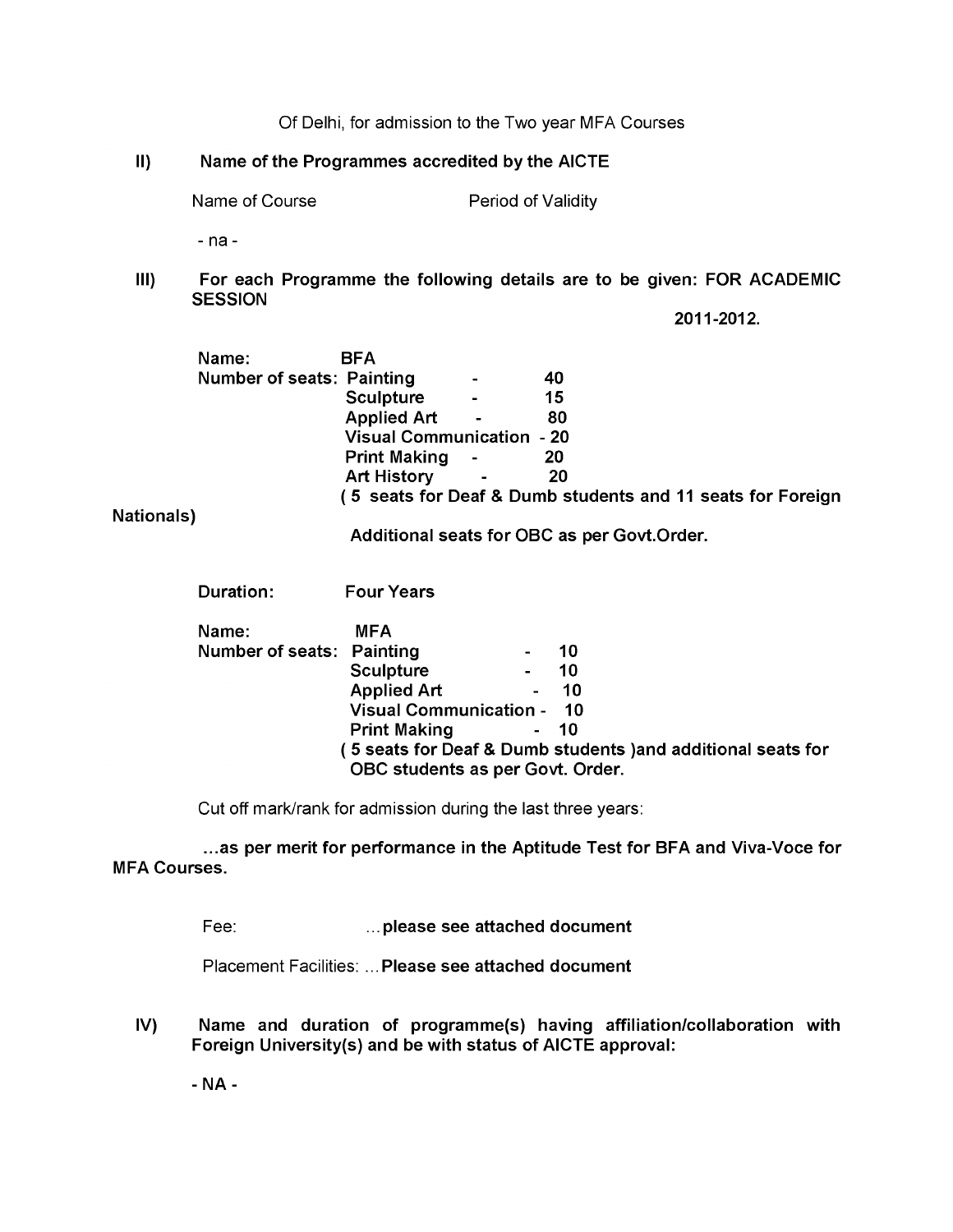## **V) FACULTY:**

Number of faculty members

- **•** Permanent faculty
- 

## **•** Visiting faculty .... **Please see attached document**

- Contract faculty
- **•** Guest faculty
- **•** Permanent Faculty : Student Ratio

## **VI) Number of faculty employed and left during the last three years**

|                                          | Year                                 | No. of Faculty members<br>Employed                                                   | Left (including retired/expired)                                                                        |
|------------------------------------------|--------------------------------------|--------------------------------------------------------------------------------------|---------------------------------------------------------------------------------------------------------|
| a)<br>b)                                 | 2008<br>2008                         | Lecturer<br>Asstt. Professor                                                         | Retired<br>Resigned                                                                                     |
| i)<br>ii)<br>iii)<br>iv)<br>V)<br>basis) | 2006<br>2006<br>2006<br>2007<br>2008 | Asstt.Professor<br>Lecturer<br>Lecturer<br>Asstt. Professor (02)<br>Professor<br>(1) | <b>Employed</b><br><b>Employed</b><br><b>Employed</b><br>Employed<br>contract<br><b>Employed</b><br>(on |
| vi)<br>basis)                            | 2008                                 | (03)<br>Lecturers                                                                    | contract<br><b>Employed</b><br>(on                                                                      |

## **PROFILE OF DIRECTOR/PRINCIPAL WITH QUALIFICATIONS, TOTAL EXPERIENCE, AGE AND DURATION OF EMPLOYMENT AT THE INSTITUTE CONCERNED:**

1. Name: PROF. Dr. Meera Saravanan

- 2. Date of Birth:
- 3. Educational Qualification:
- 4. Work Experience:
- Teaching & Research: Area of Specialization:
- 7. Research Guidance

Master's Level: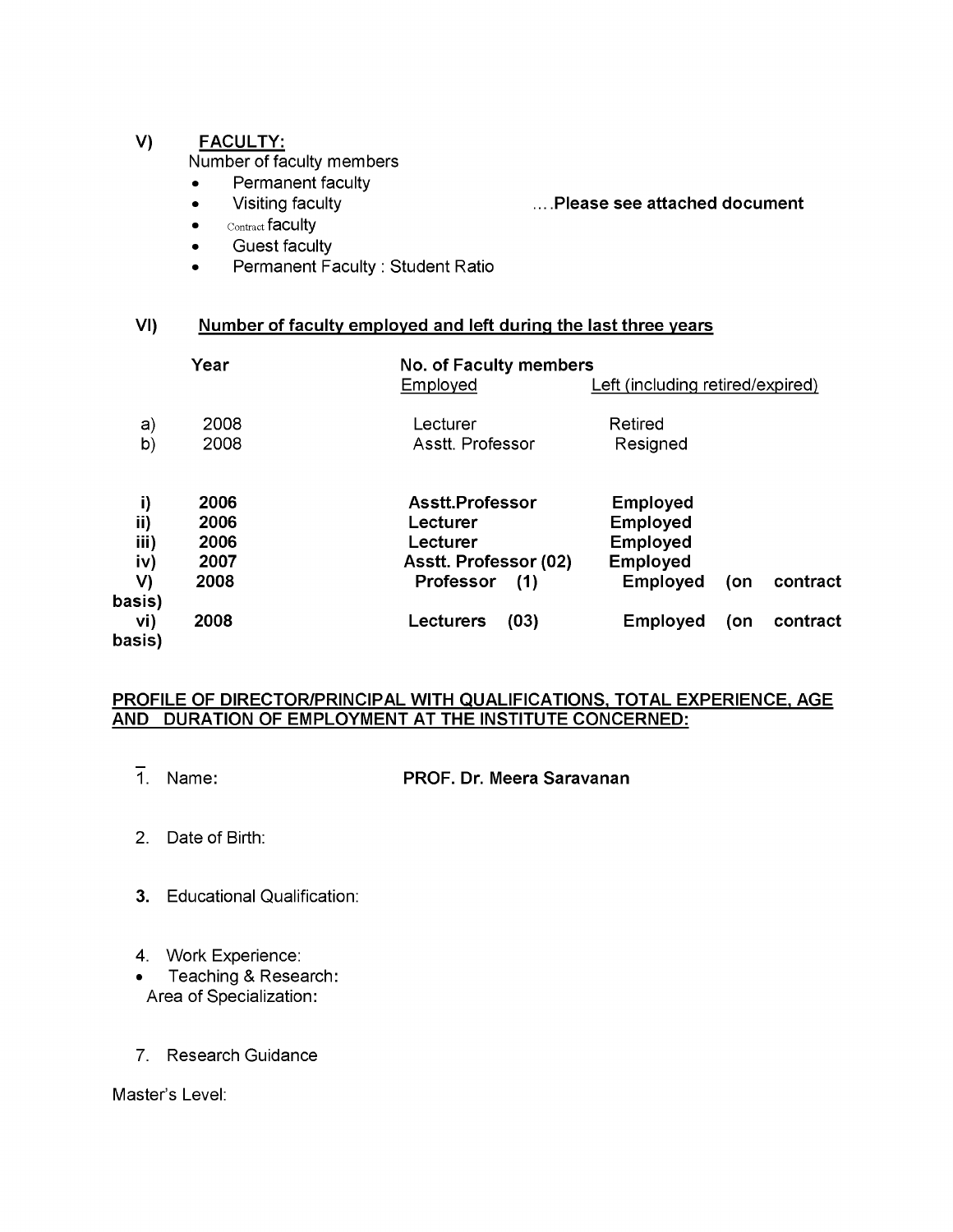Projects Carried out:

8. Technology **Transfer:** 8. Technology **Transfer:** 8. The set of the set of the set of the set of the set of the set of the set of the set of the set of the set of the set of the set of the set of the set of the set of th

9. Research Publications:

## **PROFILE OF EACH FACULTY MEMBER:** *please see attached document*

### **FEE:**

*1.* **Details of Fee -** *please see attached document-*

- 2. Time schedule for payment of fee for the entire program  **do-**
- **3. No. of Fee waivers granted with amount and name of students----------36 students---** --------
- **4. Number of scholarship offered by the institute, duration and amount BFA Merit Scholarship 09 students**

|                                                        | <b>09 students</b><br><b>BFA-Merit-</b> |
|--------------------------------------------------------|-----------------------------------------|
| cum-Means                                              | Scholarship                             |
| -06student                                             | <b>MFA-Stipend</b>                      |
| for 18                                                 | <b>Months</b><br>@                      |
| <b>Rs600/- per</b>                                     | <b>Students</b>                         |
| admitted with                                          | 1 <sup>st</sup> Div marks               |
| in the last                                            | qualifying                              |
| examination.                                           |                                         |
| Criteria for fee waivers/scholarship<br>5.<br>document | as in the attached                      |
|                                                        |                                         |

**6. Estimated cost of Boarding and Lodging in Hostels na -**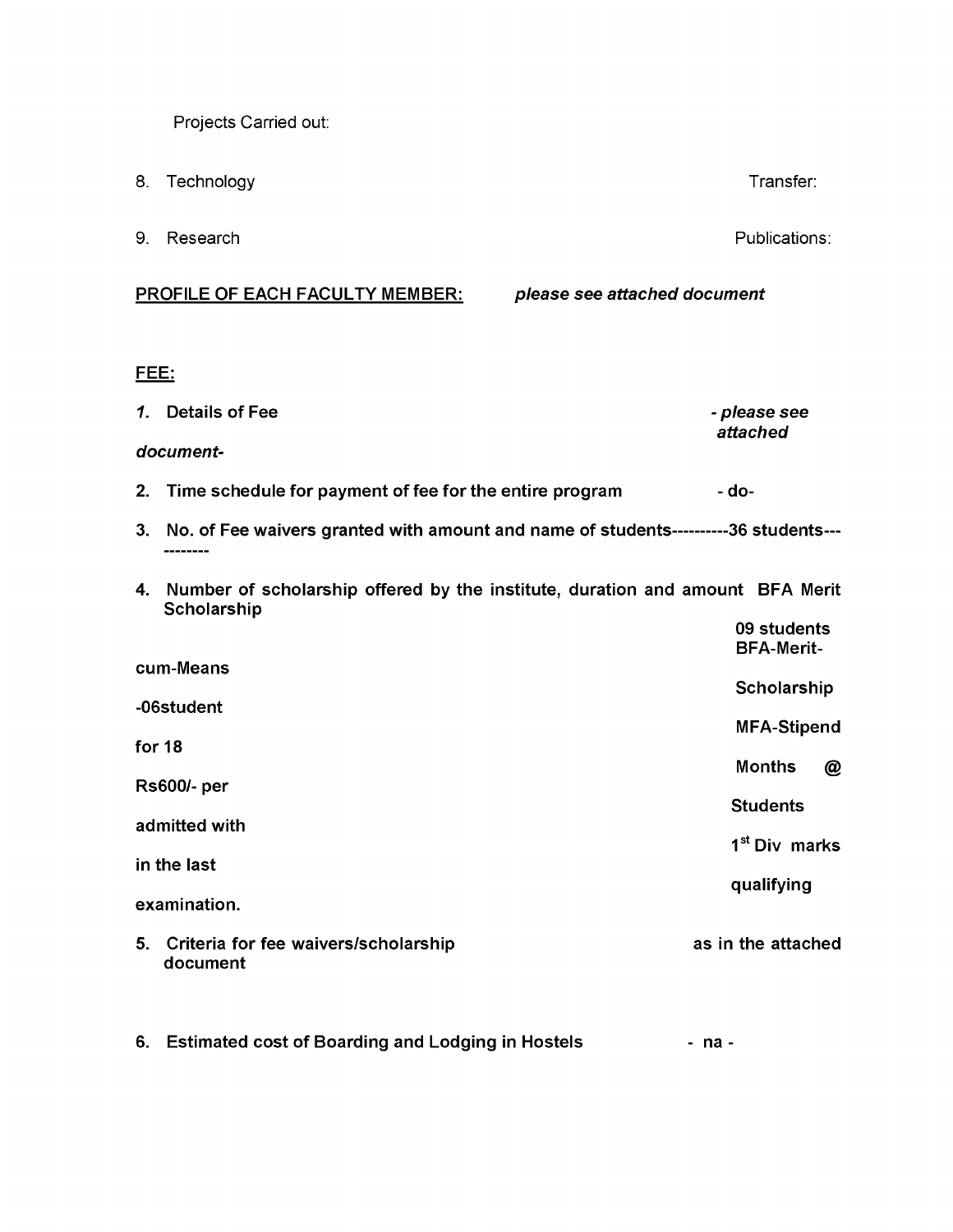**ADMISSION**

- **Number of seats sanctioned with the year of approval: BFA = 195+11+05 seats MFA = 50 +05 seats (2011-2012 )**
- **Number of students admitted under various categories each year in the last three years:**

|         | Academic              |                         |           |           |     |     |     |    |     |              |
|---------|-----------------------|-------------------------|-----------|-----------|-----|-----|-----|----|-----|--------------|
| Yr      | Course                | General                 | <b>SC</b> | <b>ST</b> | A/F | P/H | F/N |    | J&K | <b>Total</b> |
|         | 2006-07<br>101        | <b>BFA</b>              | 65        |           | 16  | 08  | 10  | 02 | 01  |              |
|         |                       | <b>MFA</b><br>21        | 17        |           | 02  | 01  | 01  | -- |     |              |
|         |                       | <b>DFA</b><br>03        | 03        |           |     |     |     |    |     |              |
|         |                       | <b>PGDFA</b><br>03      | 03        |           |     |     |     |    |     |              |
| 2007-08 | 137                   | <b>BFA</b>              | 96        |           | 20  | 10  | 06  | 03 | 02  |              |
|         |                       | <b>MFA</b><br>30        | 21        |           | 06  | 01  | 02  |    |     |              |
|         |                       | <b>DFA</b><br>02        | 02        |           |     |     |     |    |     |              |
|         |                       | <b>PGDFA</b><br>02      | 02        |           |     |     |     |    |     |              |
|         | 2008-09<br>$130 + 5*$ | <b>BFA</b>              | 92        |           | 20  | 08  | 04  | 02 | 04  |              |
|         |                       | <b>MFA</b><br>$30 + 2*$ | 18        |           | 06  | 02  | 03  | 01 |     |              |
|         |                       | <b>DFA</b><br>02        | 02        |           |     |     |     |    |     |              |
|         |                       | <b>PGDFA</b><br>---     |           |           |     |     |     |    |     |              |

**\* OBC candidates were admitted in compliance to NCT of Delhi direction.**

## **ADMISSION PROCEDURE:**

**Students seeking admission to the Courses in the College must apply on the prescribed Form available along with the Prospectus from the Academic Cell of the College on payment of Rs.500/- for General Category/ (Rs.250/- for SC/ST and PH/D&D) in cash or by a crossed Indian Postal Order payable to the D.D.O., College of Art, New Delhi, at New Delhi. Cheques, Bank Drafts and Money Orders are not accepted. Request for Application**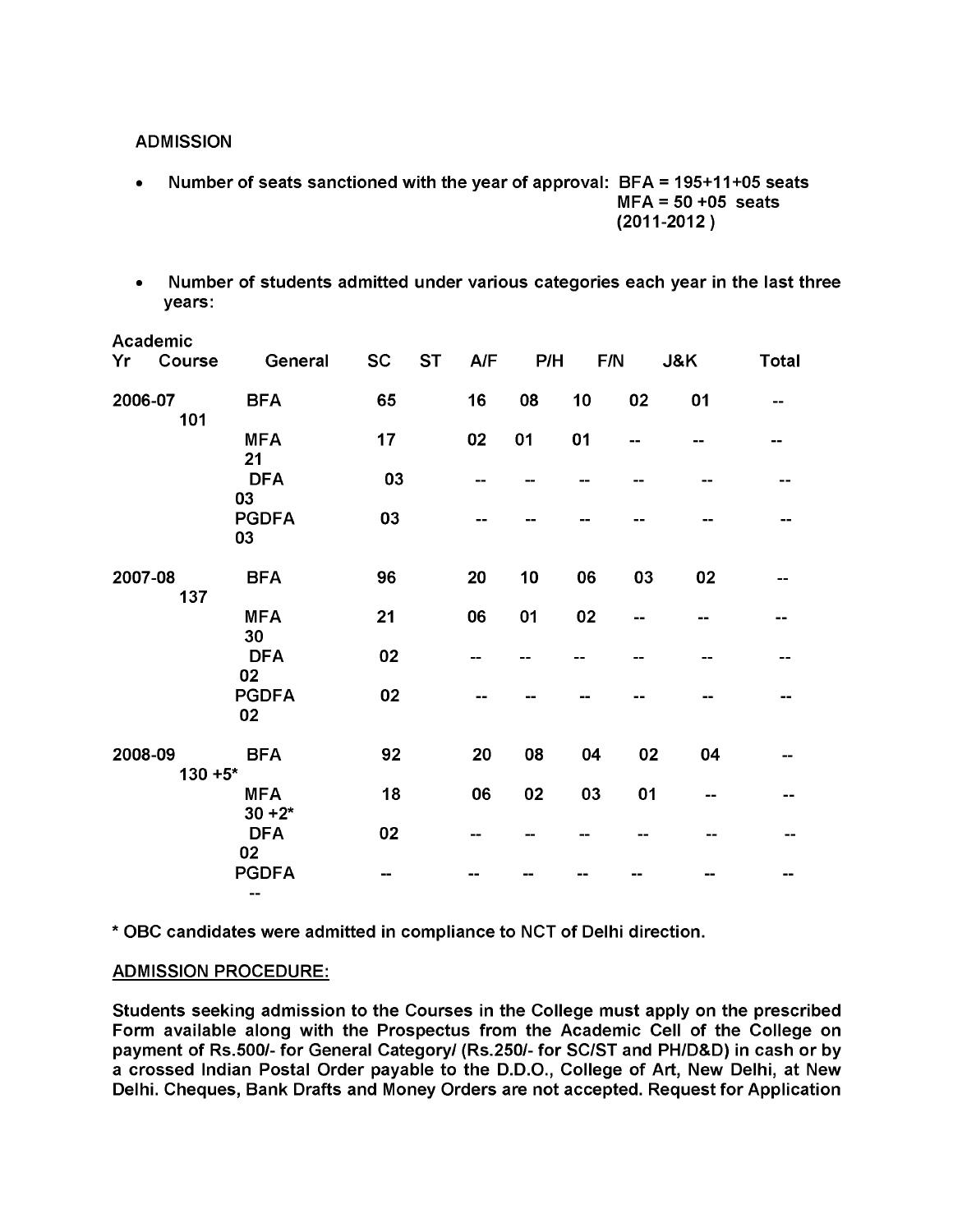**Form through Post should be accompanied with the said IPO along with a self-addressed envelop of size 12"x10" affixed with postage stamps worth Rs.100/-**

**The candidates can also download the Application Form from the College Website and submit the same along with the requisite cash payment / crossed IPO and enclosures on or before the stipulated last date.**

### **CRITERIA AND WEIGHTAGES FOR ADMISSION:**

- Describe each criteria with its respective weightages i.e Admission Test, marks in qualifying examination etc.
	- a) Candidates seeking admission to the BFA Degree Course must have passed the SSCE (12 Year Course) of the CBSE, New Delhi, with 50% or more marks in aggregate of 5 subjects, or an examination considered equivalent. Concession of 05% marks in the minimum eligibility requirement is allowed to candidates who have taken Fine Arts, ie., Painting, Sculpture or Applied Arts Printmaking,Visual Communication or Art HIstory as one of the subjects in their qualifying examination, for SC/ST candidates, for widows and/or children of Armed Personnel/ Para-military Forces and for Physically Challenged candidates.

Candidates with compartment result are not eligible to apply.

- b) Candidates seeking admission to the MFA Course must have passed the BFA Degree of four year duration after 10+2 offered by the University of Delhi or an examination recognized equivalent thereto with 50% or more marks in the aggregate. Concession of 05% marks in the minimum eligibility requirement is allowed as in BFA.
- Mention the minimum level of acceptance, if any:

Merit of the individuals' performance in the Aptitude Test conducted by

the College

for admission to BFA Course and in the viva-voce conducted by a Jury

appointed

by the University of Delhi for admission to the MFA Courses.

- Mention the cut-off levels of percentage & percentile scores of the candidates in the admission test for the last three years:
- Display marks scored in Test etc and in aggregate for all candidates who were admitted:----**attached**

**APPLICATION FORM:** *PLEASE SEE ATTACHED SPECIMEN DOCUMENT*

**List of Applicants: -----------attached----------------**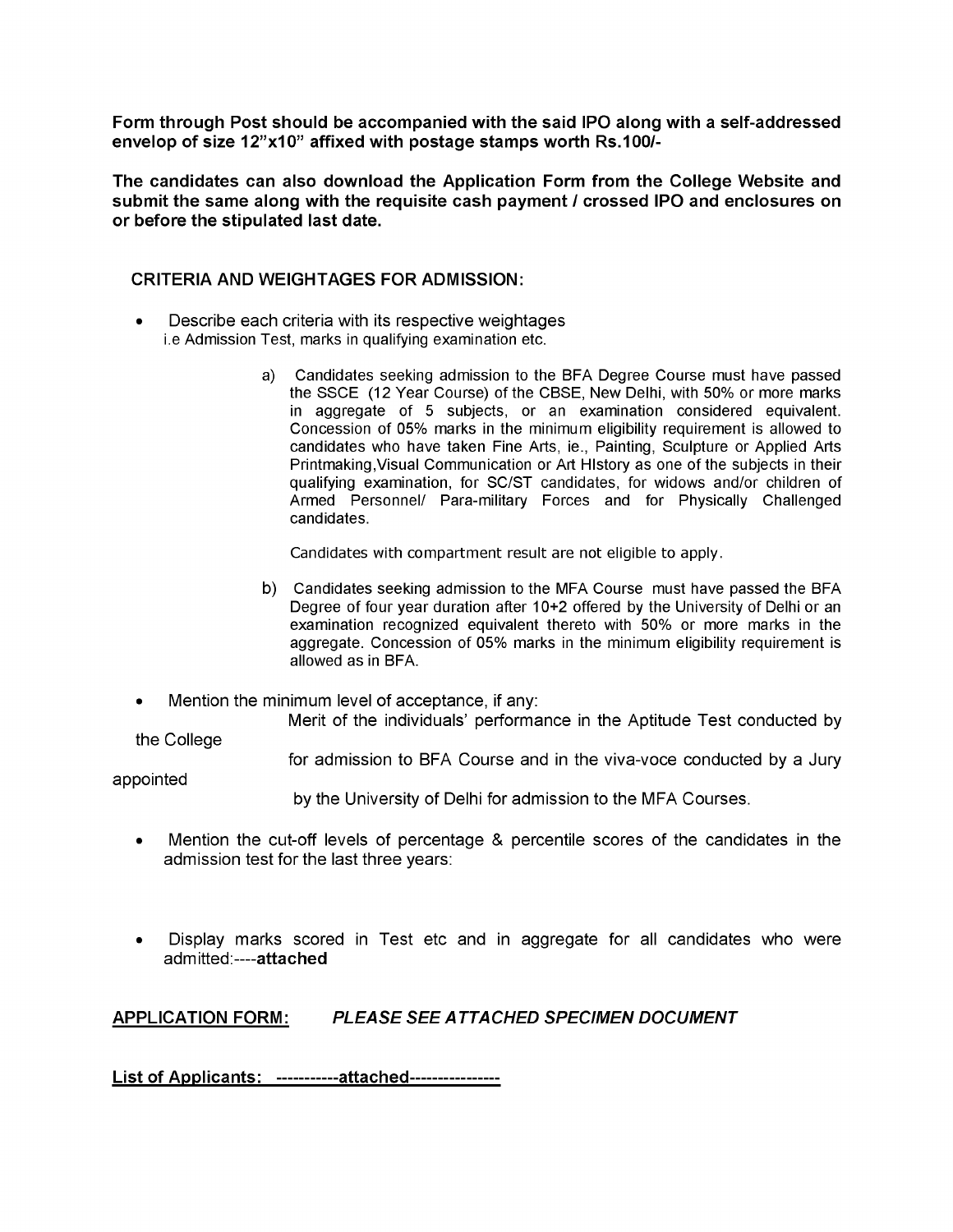## **Results of Admission under Management Seats/Vacant Seats: -NA-**

### **INFORMATION ON INFRASTRUCTURE AND OTHER RESOURCES AVAILABLE:**

**LIBRARY: It has an Art, such as Hindi, The Library of the College is accommodated in an area of 241.38 sq. m. Extensive collection of approximately 17000 books on Fine Art, Applied History of Art, Aesthetics, Methods & Materials, Fiction in languages Hindi, English, Urdu, Bengali etc, leading Newspapers in English and Periodicals (National and from abroad), a vast collection of Encyclopedias etc. The Library Reading Room is open for the use of all Staff and Students of the College on all working days. All the students, including those from the Non-Collegiate stream, are eligible to become members of the lending section of the Library and avail of it facilities according to the prescribed rules. With an annual Budget of Rs.4 lakhs, the collection of books is becoming significant and worthy.**

#### **LABORATORY / WORKSHOPS:**

**Workshop/ training In addition to the main subjects, as per the curriculum, substantial Lab facilities in the following as optional subjects supportive of the Program in the three Specializations are available:**

- **Photography**
- **Etching**
- **Lithography**
- **Silkscreen**
- **Ceramics**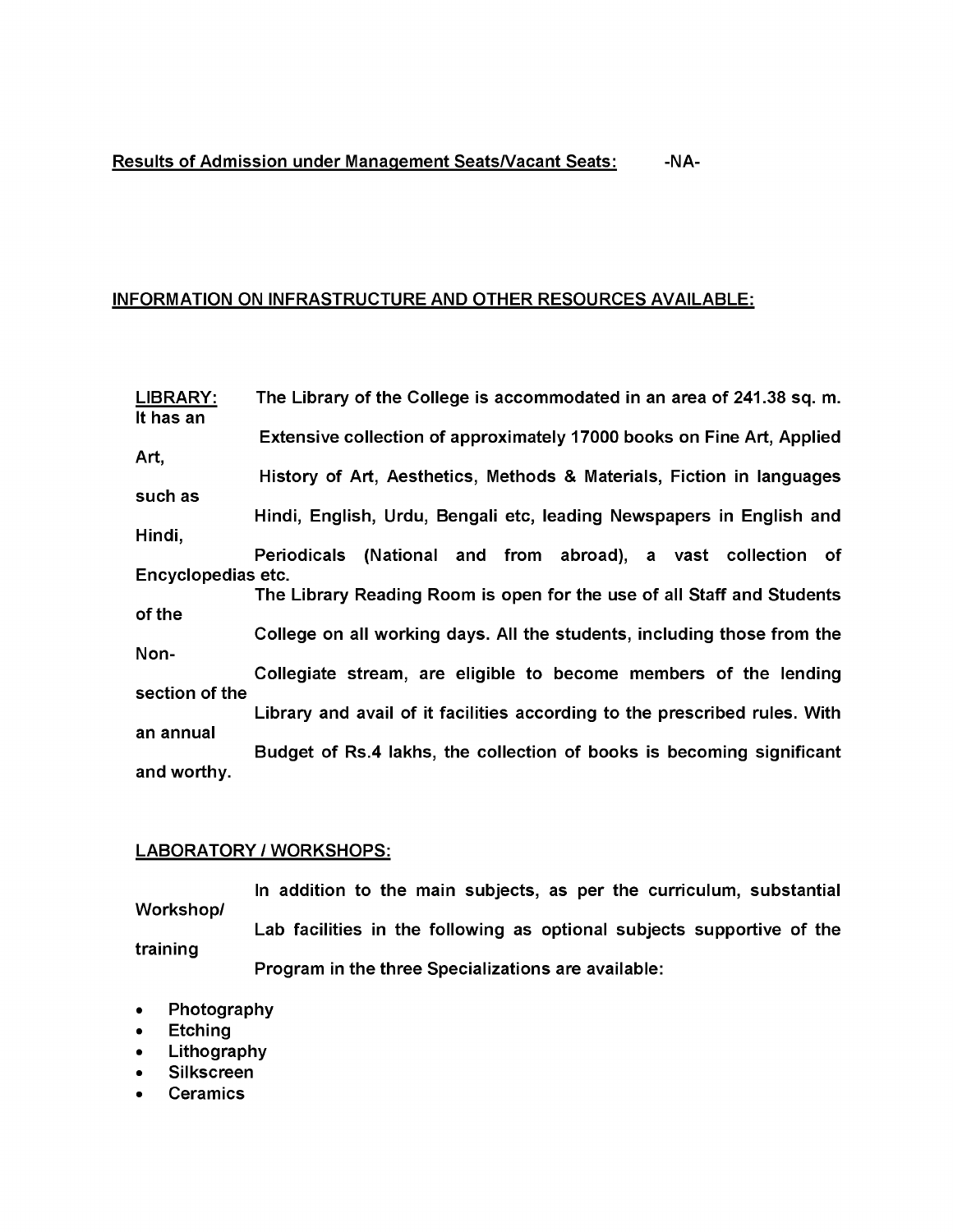- **Offset Printing**
- **Metal Casting/Assemblage/Wood-Stone Carving**
- **Mural**
- **Weaving**

## **EXTRA CURRICULAR ACTIVITIES:**

**• With the view to encourage students in all extra-curricular and cultural activities, besides their participation in Literary/ Music/Dance/Drama programs, the College also organizes the Following events:**

**INDUCTION CEREMONY**: As per given schedule, this ceremony is held each year in July before the beginning of the new academic session wherein the newly admitted students of BFA and MFA are welcomed, along with their parents, and introduced for interaction with the Faculty and Staff.

**SEMINAR-cum-WORKSHOP:** "Samhita", the annual Seminar-cum-Workshop of a week's duration

Is organized each academic year in the month of September. Five final year students from

14 to 16 established art colleges in the country are invited to participate, work and interact with the students and faculty of the college, invited eminent artists and experts in the field. A

' most awaited for ' event for which the students involve themselves in looking after all aspects of comfort of the invited students, including their boarding and lodging in the college, escorting them to

Museums, Art Galleries, their work in the various departments, arranging the inauguration and closing ceremonies of the event etc.

**CONVOCATION** for the students of BFA and MFA Courses who have passed the Final Exams

The previous academic year is held in the month of November. Eminent personalities in the fields of Fine Art, Music, Performing Arts etc are invited to deliver the Convocation Address each year, including some as Guests of Honour who give away the Degrees to the graduates. The solemnity of the event is enhanced with the students participating in the singing of the Vandana, organizing an exhibition of the work of the degree receiving students prior to the Convocation ceremony, welcoming the honored guests, parents of the students, arranging the refreshments etc.

**EDUCATIONAL TOUR:** Educational Tours in two groups to places of historical, cultural and artistic importance in the country for the duration of around 12 to 16 days are organized and partly subsidized by the College. It is compulsory for the 3<sup>rd</sup> Year Specialization classes of the Six Departments and is conducted during December-January of the on-going academic session.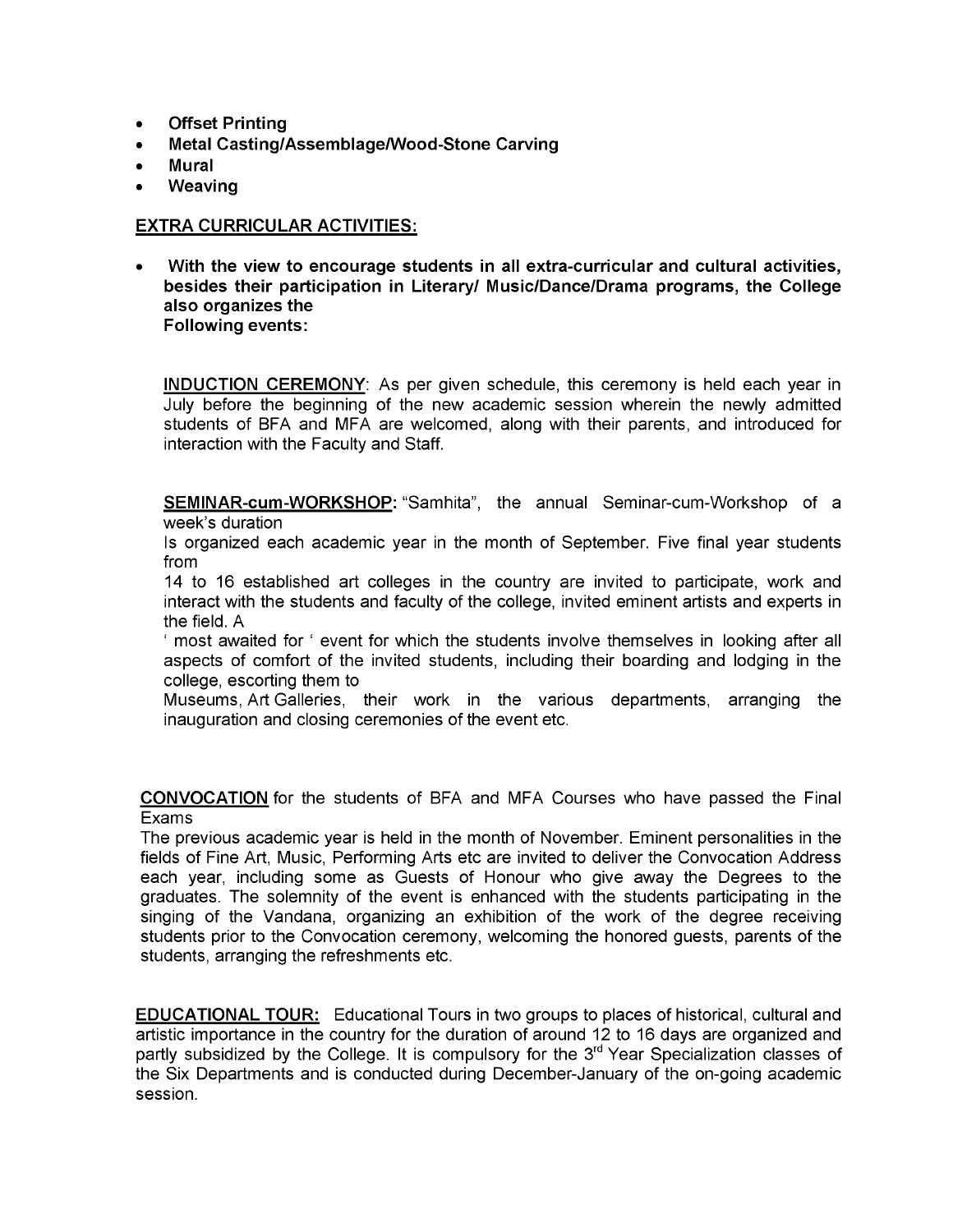**SPORTS:** The College provides facilities for sport such as Table Tennis, Badminton, Volley Ball, Basket Ball, Yoga along with amenities of fully equipped Gymnasium. Inter-class tournaments are held annually and students also participate in Inter-college tournaments organized by the University of Delhi. The Sports Day of the College is held during the third Term of the academic session in the month of February, mostly at the Karnail Singh Stadium in New Delhi that is booked well in advance for the purpose.

**COLLEGE MAGAZINE:** In order to stimulate creative thinking amongst students and to inculcate in them the habit of expression, which they so expertly do as visual artists, in the form of writing. "Impressions", is the title of the college annual magazine which carries articles contributed by the Staff members and the students, which besides research of art and history, also include their exressions of the annual events of the college, on human relationships, poetry, and excerpts from outstanding thesis that have been submitted by the Masters students.

#### **ACCOMODATION**

| Number of Class-rooms and size of each    |                                    |
|-------------------------------------------|------------------------------------|
| Number of Tutorial rooms and size of each | -- as given below under the common |
| heading                                   |                                    |
| Number of Drawing halls and size of each  | as STUDIOS --                      |

## **(EXISTING BLOCKS):**

| <b>Sculpture</b>   | i) —<br>$\mathbf{ii}$ | $18.15x12.24 = 222.15 sq.m.$ Gr.Fl<br>15.1 x12.24 = 184.82 sq.m. Gr.Fl.                                                                                                                               |
|--------------------|-----------------------|-------------------------------------------------------------------------------------------------------------------------------------------------------------------------------------------------------|
| <b>Painting</b>    | i) –<br>ii)           | $9.04 \times 18.21 = 164.61$ sq.m. F. FI.<br>$12.15x$ 12.025 = 146.10 sq.m.<br>iii) $9.01x$ 12.15 = 109.47 sq.m.<br>iv) $9.09 \times 9 = 81.81$<br>$5.96 \times 9 = 50.4$ 132.21 sq.m. MFA F.FI.      |
|                    | $\mathsf{v}$ )        | $5.93 \times 12.18 = 72.22$ sq.m. MFA F.FI.<br>vi) $9.15 \times 12.13 = 110.5$ sq.m.<br>$12.11 \times 9.08 = 109.95$ sq.m.<br>$3.12 \times 9.085$ = 28.34 sq.m. (store attached Studio)               |
| <u>Applied Art</u> | i) —<br>ii) —<br>V    | $9.01 \times 1.15 = 109.47$ sq.m. S.Fl.<br>$12.02 \times 12.15 = 146.04$ sq.m.<br>iii) $9.04 \times 19.175 = 173.34$ sq.m.<br>iv) $8.975 \times 13.18 = 118.29$ sq.m.<br>12.20 x 13.18 = 160.80 sq.m. |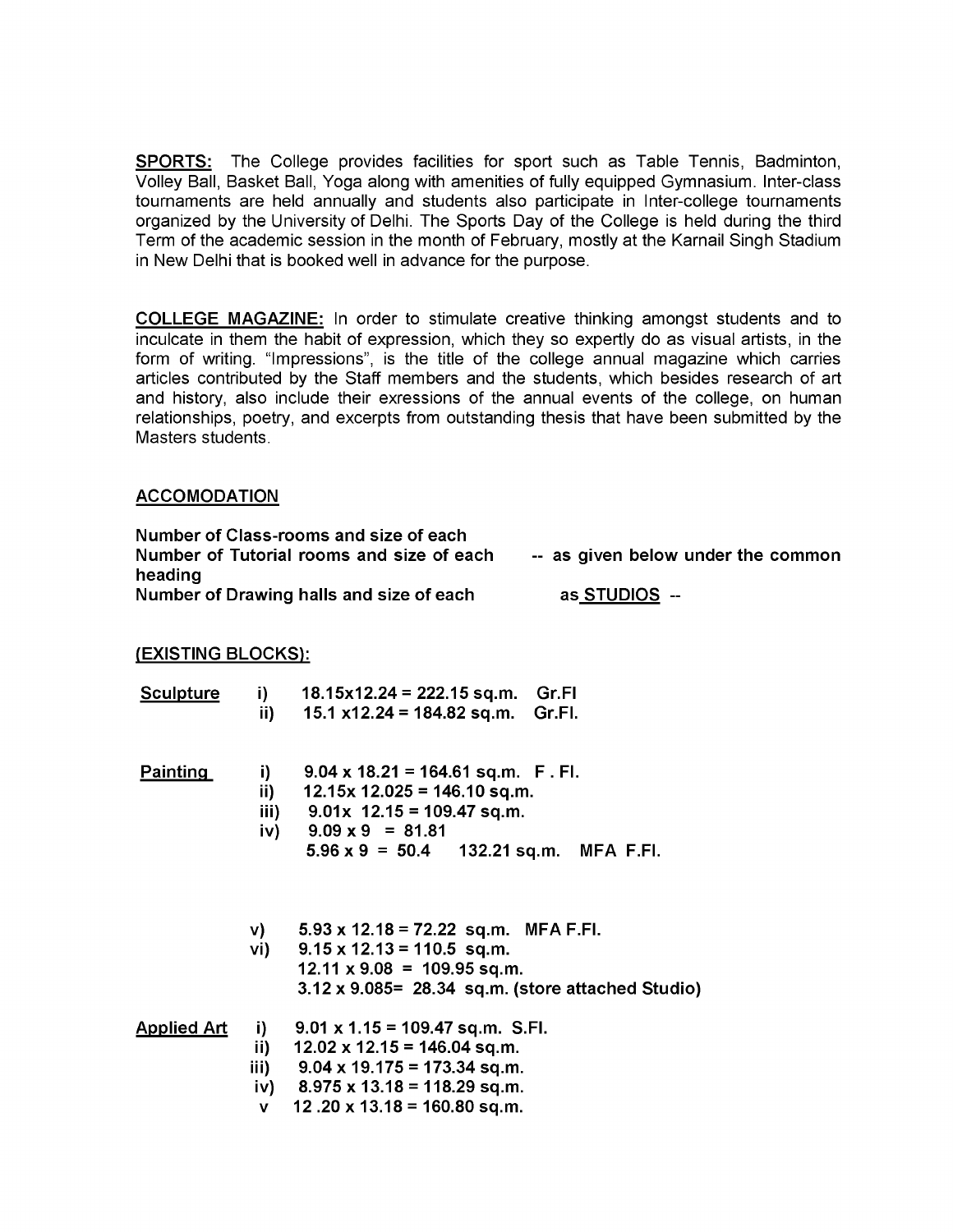- **vi) 12.08 x 13.18 = 159.28 sq.m.**
- **vii) 15.51 x 9.085 = 141.00 sq.m.**
- **viii) 12.085 x 11.85 = 143.27 sq.m.**

## **Foundation Sec.**

- **i) 9.01 x 12.15 = 109.47 sq.m.**
- **II) 12.02 x12.15 = 146.04 sq.m.**

### **Studio/MFA Applied Art:**

**i) 21.51 x 7.51 = 161.54 sq.m. ii) 25.87 sq.m. (Faculty Rooms area)**

#### **Multi-Storey Block (Old):**

| <b>Library Floor</b> | 241.38 sq.m. + Mezzanine Floor (230,00 sq.m.) |  |
|----------------------|-----------------------------------------------|--|
| <b>AC Plant Room</b> | 241.38 sq.m.                                  |  |

#### **Academic Cell (Existing Block) / Gr.Fl.:**

| i)   | $5.83 \times 8.972 = 52.30$ |                                              |
|------|-----------------------------|----------------------------------------------|
| ii)  |                             | $2.98 \times 5.8$ = 17.28 Total: 78.54 sq.m. |
| iii) | $3.01 \times 2.98 = 8.96$   |                                              |

#### **Principal's Office:**

| ii) Office area | i) $PA'$ s Room 5.935 x 3.04 = 18.04<br>$5.93 \times 8.95 = 53.07$<br>$5.81 \times 5.94 = 34.51$ | Total: 123.55 sq.m. |  |
|-----------------|--------------------------------------------------------------------------------------------------|---------------------|--|
|                 | $3.02 \times 5.94 = 17.93$                                                                       |                     |  |

#### **Administrative Office area:**

| i) Office area | 71.02 sq.m.  |
|----------------|--------------|
| ii) Cashier    | $8.65$ sq.m. |
| iii) AO's Room | 27.08 sq.m.  |
| iv) Stores     | 109.31 sq.m. |

**Faculty Rooms: Painting, Applied Art and Sculpture / BFA & MFA**

| a) | $113.08$ sq.m. | e) | 49.17 sq.m.   |
|----|----------------|----|---------------|
| b) | 38.9 sq.m.     | f) | 33.57 sq.m.   |
| C) | 40.24 sq.m.    | Q) | 34.77 sq.m.   |
| d) | 38.32 sq.m.    | h) | $33.21$ sq.m. |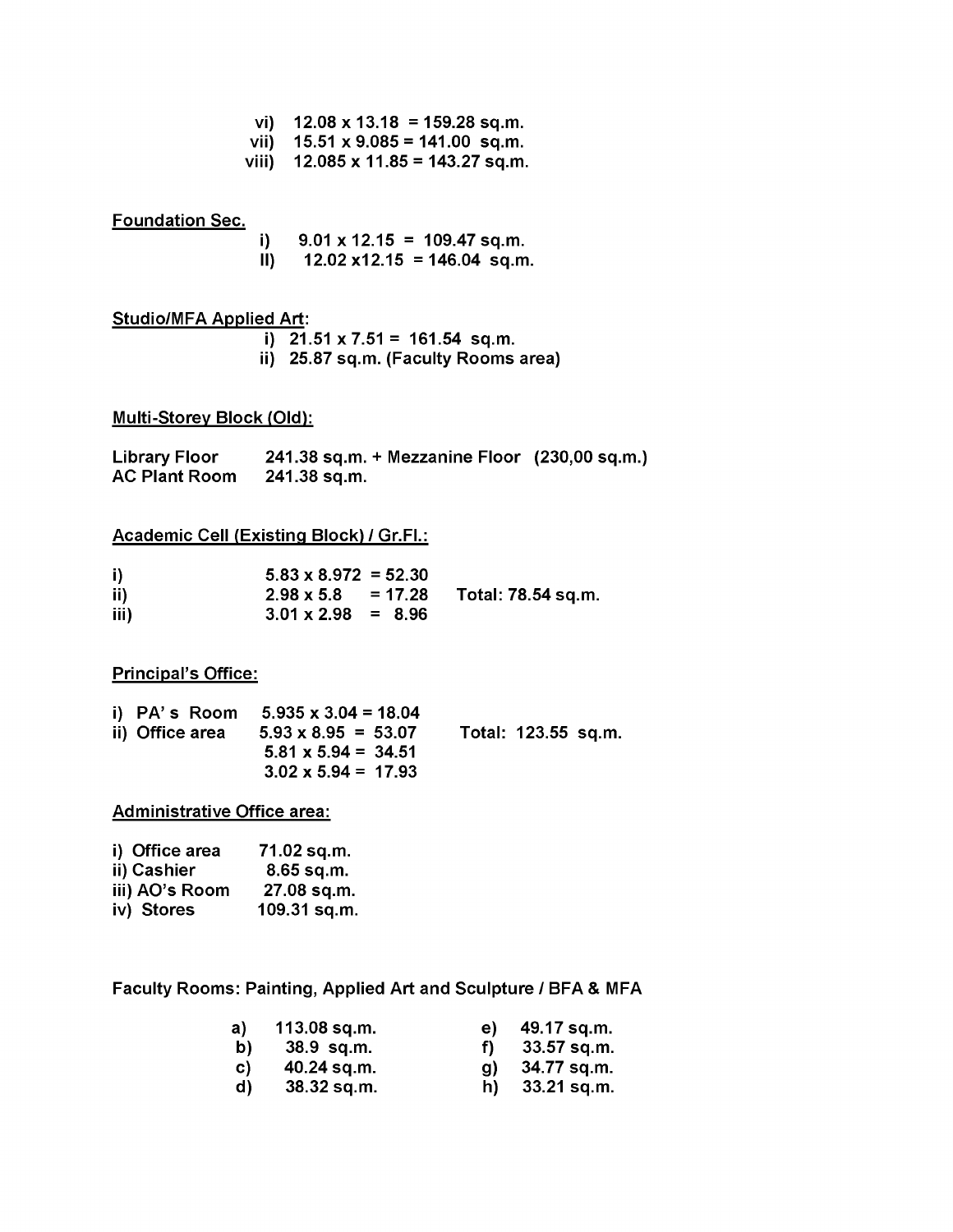**Stores area in the Departments: 73.14 sq.m.**

# **NEW MULTI-STOREY BLOCK:**

| <b>Ground Floor</b> | $= 94.04$ sq.m.<br><b>Studio I</b><br>$-6.04 \times 15.57$ |
|---------------------|------------------------------------------------------------|
|                     | $= 57.05$ sq.m.<br>Studio II<br>$-9.67 \times 5.90$        |
| <b>First Floor</b>  | Studio I<br>$-9.67 \times 5.90 = 57.05$ sq.m.              |
|                     | $-6.04 \times 15.57 = 94.04$ sq.m.<br>Studio II            |
| <b>Second Floor</b> | Studio I - $6.04 \times 15.57 = 94.04$ sq.m.               |
|                     | Studio II - $9.67 \times 5.90 = 57.05$ sq.m.               |
| <b>Third Floor</b>  | Studio I<br>$-6.04 \times 15.57 = 94.04$ sq.m.             |
|                     | Studio II - $9.67 \times 5.90 = 57.05$ sq.m.               |
| <b>Fourth Floor</b> | Studio I<br>$-9.67 \times 5.90 = 57.05$<br>sq.m.           |
|                     | Studio II<br>$-6.04 \times 15.57 = 94.04$<br>sq.m.         |
| <b>Fifth Floor</b>  | Studio I<br>$-9.67 \times 5.90 = 57.05$<br>sq.m.           |
|                     | Studio II<br>$-6.04 \times 15,57 = 94.04$<br>sq.m.         |
| <b>Sixth Floor</b>  | <b>Studio I</b><br>$-9.67 \times 5.90 = 57.05$ sq.m.       |
|                     | Studio II<br>$-6.04 \times 15.57 = 94.04$ sq.m.            |
|                     |                                                            |

**Auditorium Block:**

| i) HOD Room ( $Gr.$ FI) $-1$ |          | $3.37 \times 5.85 = 19.71$ sq.m.                  |
|------------------------------|----------|---------------------------------------------------|
|                              | - 11     | $3.37 \times 5.85 = 19.71$ sq.m.                  |
| ii) Faculty - I, II, and III |          | $3x$ 3.37 x 2.35 = 23.76 sq.m.                    |
| iii) Art Gallery             | $-1$     | $12.28 \times 9.68 = 118.87$                      |
|                              |          | $6.98 \times 3.07 = 21.43$<br>Total: 140.30 sq.m. |
| iv) Studio                   | $-1, 11$ | $12.37 \times 10.58 = 130.87$                     |
|                              |          | $6.98 \times 3.00 = 21.43$ Total: 152.30 sq.m.    |
| Studio<br>$\mathsf{v}$       | $-1, 11$ | $10.51 \times 14.08 = 147.98$                     |
|                              |          | $6.98 \times 3.00 = 15.36$ Total: 168.92 sq.m.    |
| vi) Studio                   | $-1, 11$ | $8.81 \times 6.98 = 61.49$                        |
|                              |          | <b>Total: 76.85</b><br>$5.73 \times 2.68 = 15.36$ |
| vii)                         | - 1      | $10.58 \times 7.87 = 83.26$                       |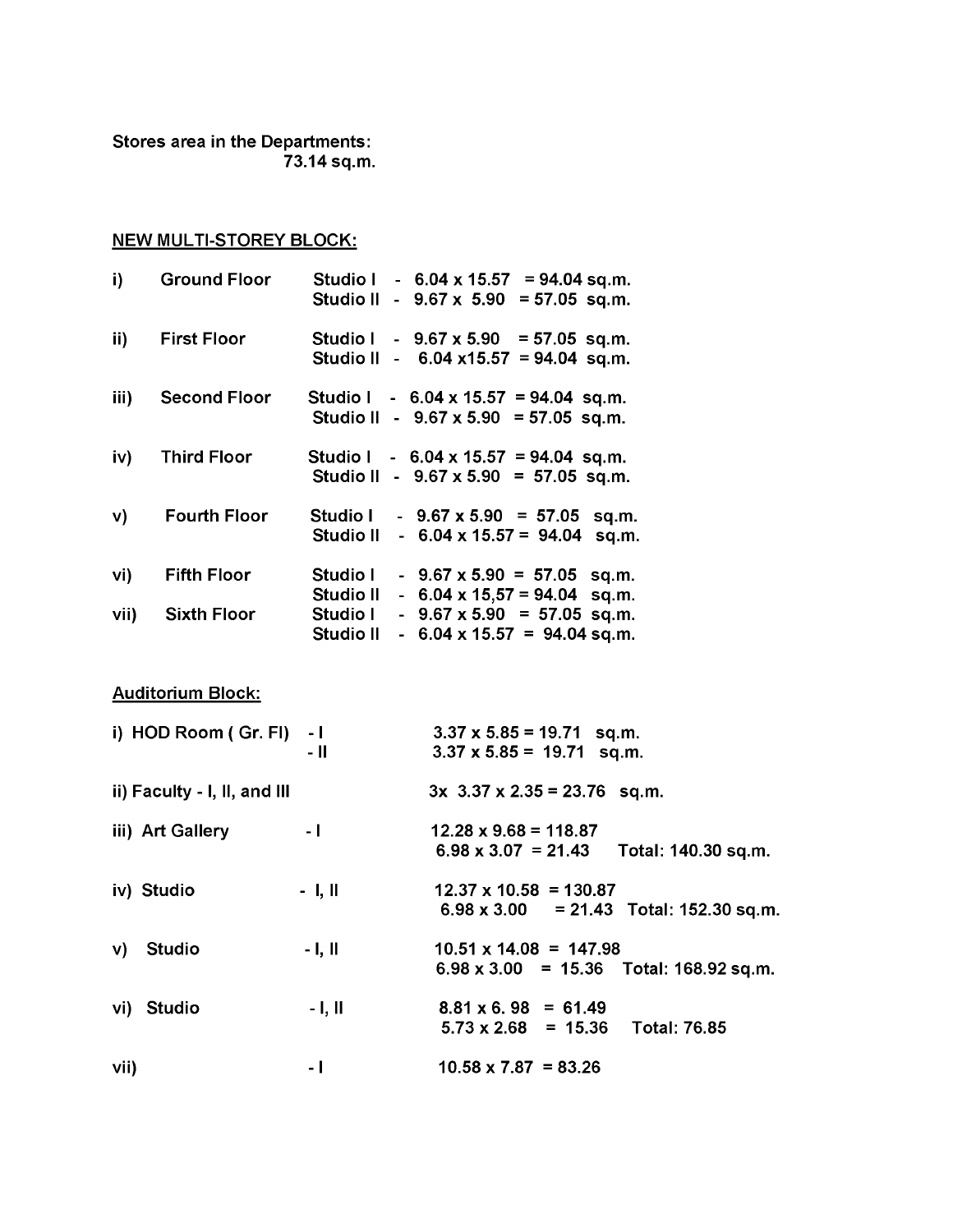**Built Basement: area approx. 90' x 50'**

| <b>Auditorium: First Floor</b> |                        |                | $26.88 \times 17.78 = 477.93$ sq.m. |  |  |
|--------------------------------|------------------------|----------------|-------------------------------------|--|--|
| i).                            | <b>Green Room</b>      | ٠              | $2x$ 3.51 x 3.12 = 21.90 sq.m.      |  |  |
| ii)                            | <b>Store</b>           | -              | $3.13 \times 3.37 = 10.55$ sq.m.    |  |  |
| iii)                           | <b>Projection Room</b> | $\blacksquare$ | $3.82 \times 3.37 = 12.87$ sq.m.    |  |  |
| iv)                            | Foyer                  | ۰              | $10.57 \times 7.60 = 80.33$ sq.m.   |  |  |

# **Studios - Second Floor:**

| i) Studio - I, II           | <b>Contract Contract</b> | $6.75 \times 6.98 = 94.23$ sq.m. |  |  |
|-----------------------------|--------------------------|----------------------------------|--|--|
| ii) Studio - I, II          | ۰.                       | $3.90 \times 3.38 = 26.36$ sq.m. |  |  |
| iii) Faculty Rooms- I, II - |                          | $3.45 \times 2.83 = 19.53$ sq.m. |  |  |

# **Studios - Third Floor:**

| i) Studio $-1$ , II                     | $\mathbf{m} = \mathbf{0}$ . | $2x$ 6.75 x 6.98 = 94.23 sq.m. |
|-----------------------------------------|-----------------------------|--------------------------------|
| ii) Studio - I, II                      | <b>All Control</b>          | $2x$ 3.90 x 3.38 = 26.36 sq.m. |
| iii) Faculty Rooms $-1$ , $\parallel$ - |                             | $2x$ 3.45 x 2.83 = 19.53 sq.m. |

## **Cafeteria Block:**

| i) Gr.Fl. Sitting area: | $-2 \times 12.08 \times 6.00 = 144.96$                        |  |  |  |  |
|-------------------------|---------------------------------------------------------------|--|--|--|--|
|                         | $-$ 9.00 x 7.28 = 65.52 Total-210.48 sq.m.                    |  |  |  |  |
| ii) F.Fl. Studios       | $-2 \times 16.30 \times 7.20 = 243.72$                        |  |  |  |  |
|                         | $-2 \times 9.88 \times 4.50 = 88.92$<br>Total- 323.64 sq.m.   |  |  |  |  |
| iii) S.Fl. Studios      | $-2 \times 16.30 \times 7.20 = 234.72$                        |  |  |  |  |
|                         | $-2 \times 12.05 \times 4.50 = 108.45$<br>Total- 343.64 sq.m. |  |  |  |  |

# **Students' Activity Block:**

| i) Total area |  | $9.10 \times 9.10 = 82.81$ sq.m. |  |
|---------------|--|----------------------------------|--|
|---------------|--|----------------------------------|--|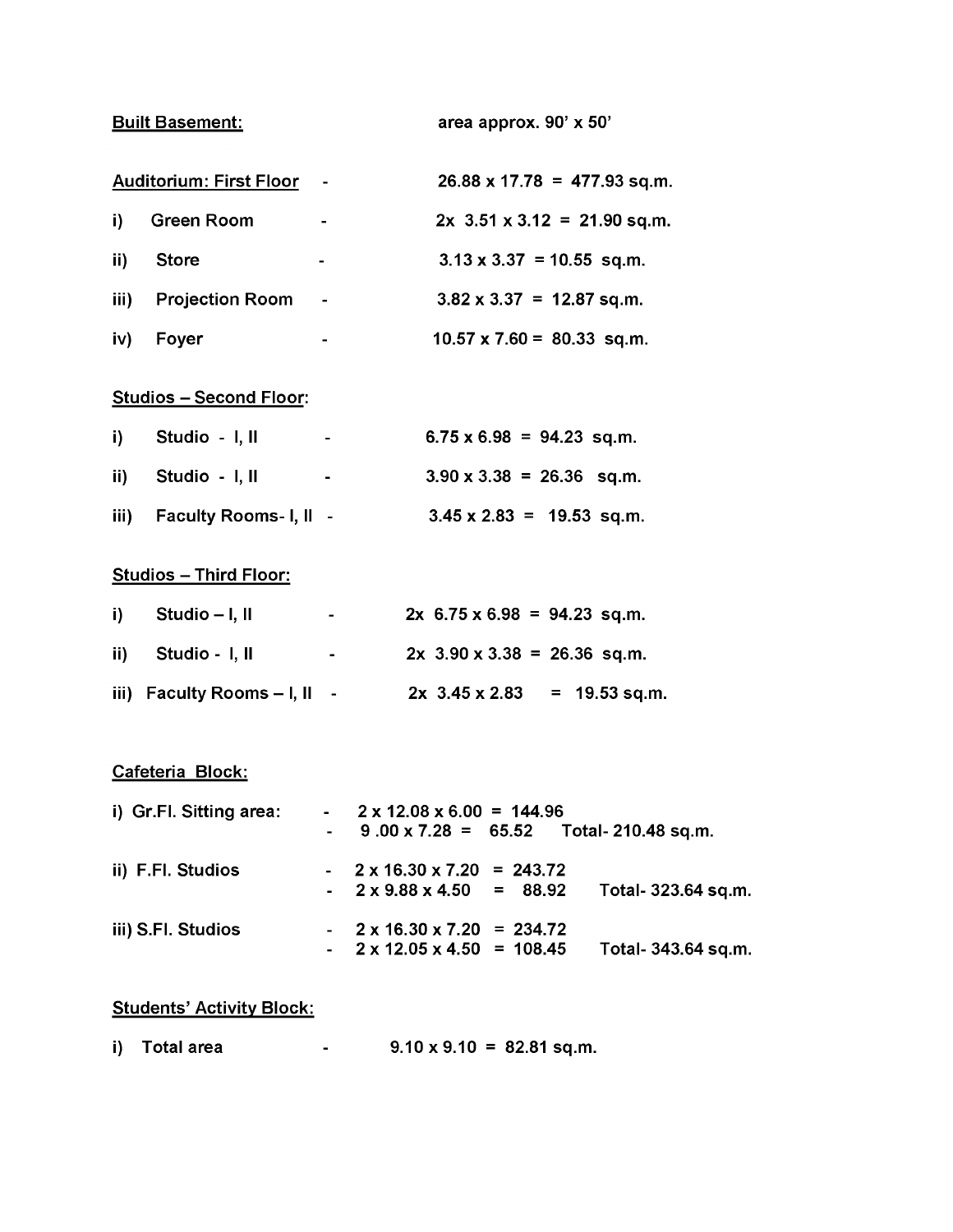## **Number of laboratories and size of each:**

| i) Lab $(a)$      | $\blacksquare$ | -do-<br>ii).<br>iii) Dark Room | i) Photography Section : $8.972 \times 8.96 = 78.76$ sq.m.<br>$5.94 \times 8.96 = 53.22$<br>Sq.m.<br>: $12.16 \times 5.93 = 72.11$<br>sq.m. |
|-------------------|----------------|--------------------------------|---------------------------------------------------------------------------------------------------------------------------------------------|
| ii) Lab $(b)$     | $\sim 100$     | Litho & Silkscreen             | : $12.15 \times 9.01 = 109.47$ sq.m.                                                                                                        |
| iii) Lab $(c)$    | $\sim$ $-$     | <b>Etching</b>                 | : $12.15 \times 12.05 = 146.10$ sq.m.                                                                                                       |
| iv) Lab $(d)$ -   |                | Assemblage                     | $: 6.0 \times 5.0 = 30.00$ sq.m.                                                                                                            |
| $v)$ Lab (e) -    |                | <b>Metal Casting</b>           | $: 6.0 \times 20.0 = 120.0$ sq.m.                                                                                                           |
| vi) Lab (f) -     |                | <b>Mural</b>                   | $: 7.51 \times 5.0 = 37.55$ sq.m.<br>$7.51 \times 2.40 = 18.02$ sq.m.                                                                       |
| vii) Lab $(g)$ -  |                | Weaving                        | $: 7.51 \times 6.0 = 45.06$ sq.m.                                                                                                           |
| viii) Lab $(h) -$ |                | <b>Offset Printing</b>         | $\pm$ 9.53 x 14.69 = 139.99 sq.m.                                                                                                           |

**Number of Computer Centers with capacity of each:**

| i) Lab $(a)/BFA$  | $\sim$ $\sim$ | $2.55 \times 13.18 = 33.64$ sq.m. |
|-------------------|---------------|-----------------------------------|
| ii) Lab $(b)/BFA$ |               | $-$ 17.05 x 7.0 = 119.35 sq.m.    |
| iii) Lab (c)/MFA  | $\sim$ $\sim$ | $7.0 \times 7.42 = 52.0$ sq.m.    |

# **TEACHING LEARNING PROCESS:**

Vocational aspects of Fine Arts education evolves around the assimilation of knowledge of various skills, methods and materials including the traditional and modern aspects. The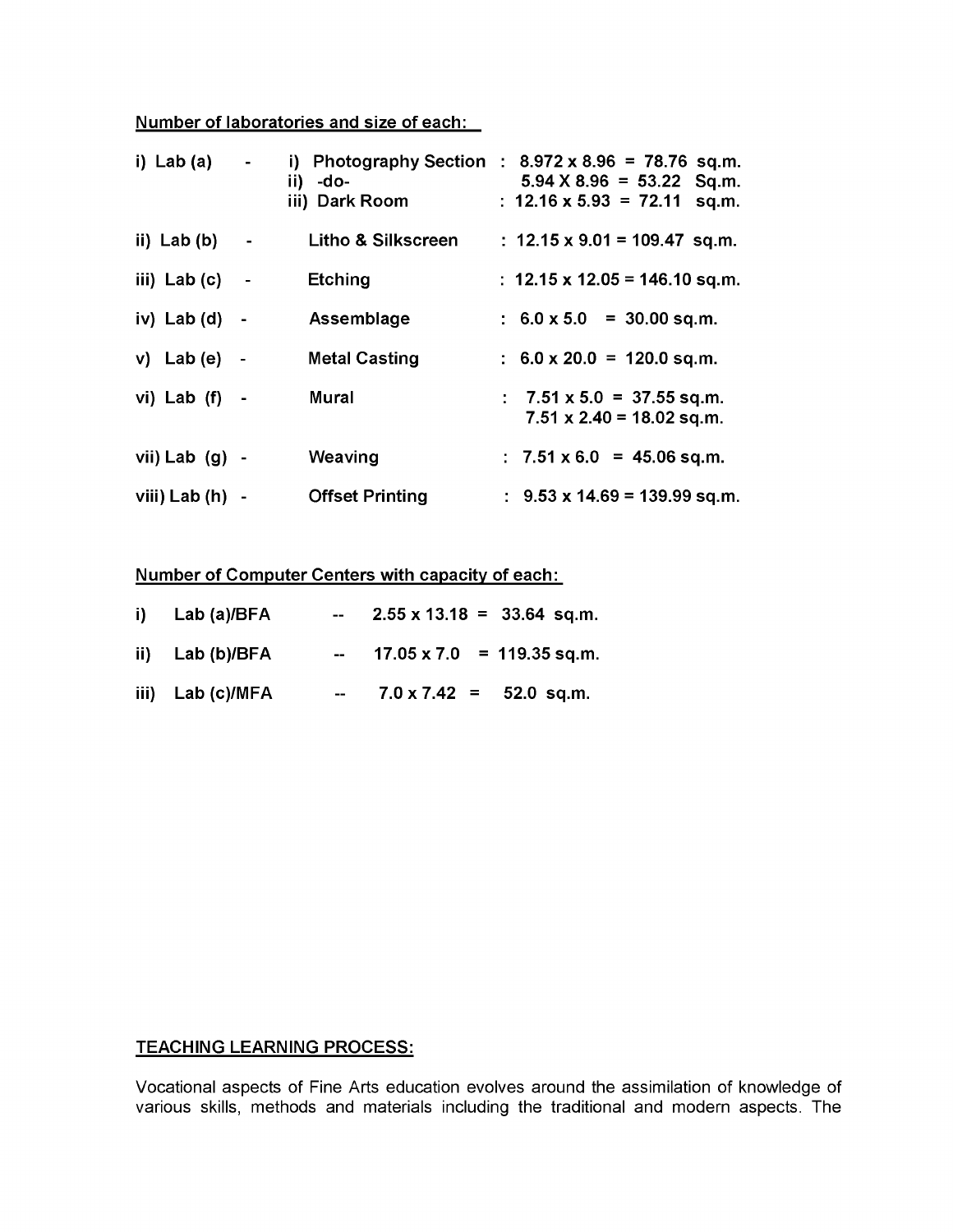teacher and the taught delve into understanding related fine arts such as music, dance, theatre, the media of film, architecture and literature. Study of History of Art and Aesthetics, both Oriental and Western are a main part of the learning. Knowledge of multi-media application on Fine Art, mixed-media techniques and its effects on visual language, appreciation of art and the fundamentals of visual art are other areas of research.

Understanding the fact that art education is a continuous process, the student is guided towards awareness of the changing social, political scenario; its effect on art education and its application on society, which is followed by the trends, languages and function of the new/unconventional mediums.

To add impetus to the technical aspect of the qualification on the whole, an awareness is also created to study the relationship with Industry through internship. Upgrading of curriculum/ labs etc from time to time as per the requirement, outsourcing expertise, formulation of guide lines to both the teacher and the student in the teaching programs for the academic session are other areas where there is constant review and positive action taken. Supportive sources such as the availability of Internet facility for the concerned, conduct/ participation in Seminars and Reports (with feedback) of art activity at regular intervals, Inter-institutional interaction amongst the students and faculty are provided / organized.

## **Curricula and syllabi for each of the programs as approved by the University:**

**-** *Please see attached document*

**Academic Calendar of the University: - please see attached document**

**Time Table of Ist, IInd and IIIrd Terms of academic session : 2008-2009**

**- Please see attached document**